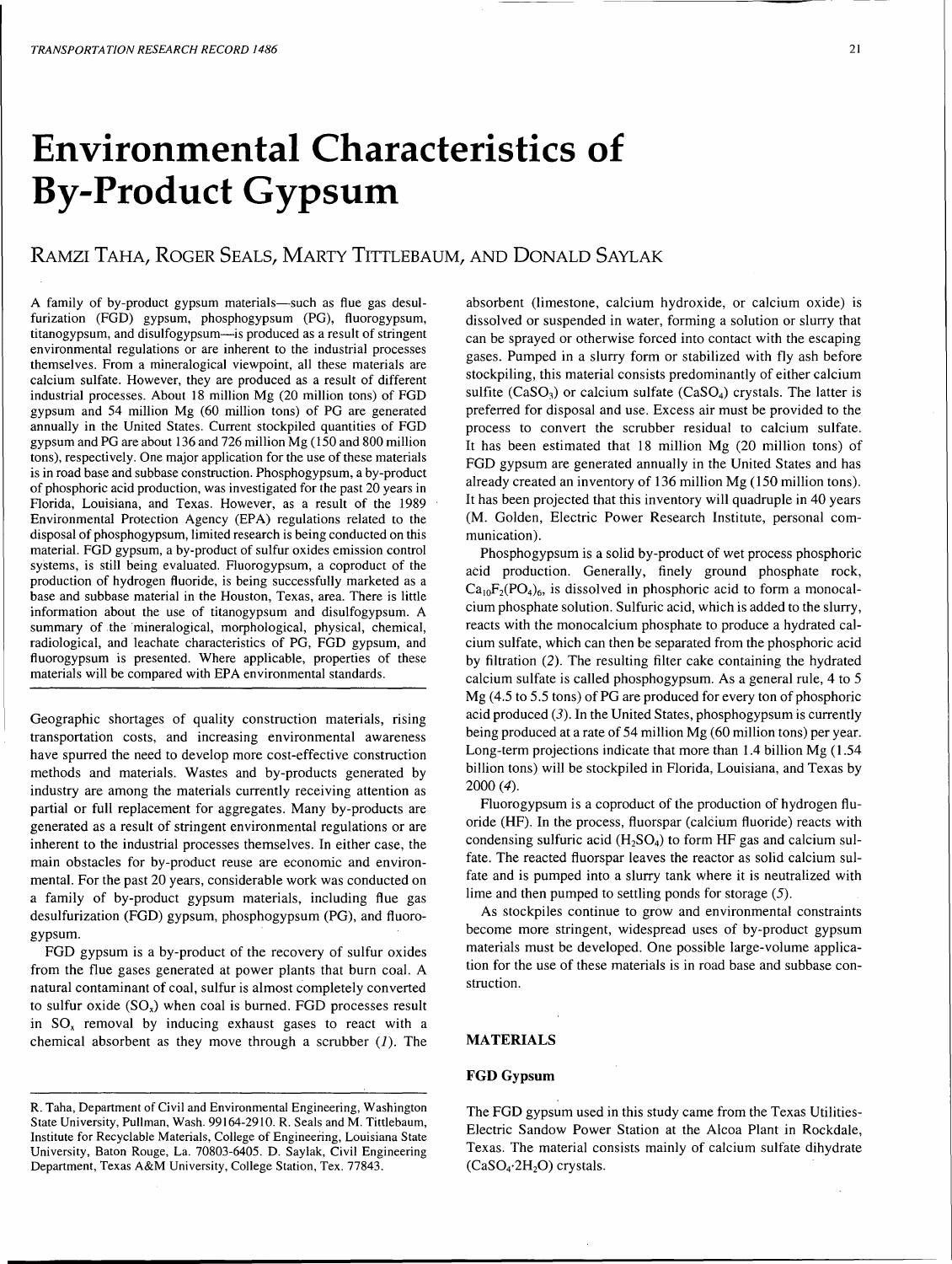

FIGURE 1 Typical grain size distribution curves for FGD gypsum, fluorogypsum, and phosphogypsum.

#### Phosphogypsum

The phosphogypsum used in the research program was collected from stockpiles at the Uncle Sam Plant of the Agrico Chemical Company in Louisiana. The company uses the dihydrate modification of the wet process to produce phosphate fertilizers. Therefore, the phosphogypsum crystals are in the dihydrate form  $(CaSO<sub>4</sub>·2H<sub>2</sub>O).$ 

#### Fluorogypsum

Fluorogypsum is generated at the E.I. DuPont De Nemours & Company, Inc., HF Plant in LaPorte, Texas. The material is initially produced in the anhydrite form (CaS04). However, after neutralization with a lime slurry, the fluorogypsum will be converted primarily to the dihydrate form.

## EXPERIMENTAL INVESTIGATION

The Texas Transportation Institute (TTI) at Texas A&M University, the Institute for Recyclable Materials (IRM) at Louisiana State University, and the Florida Institute of Phosphate Research (FIPR) at Bartow, Florida, took the lead in investigating the potential use of by-product gypsum materials. Laboratory and field studies were conducted to establish the potential use of these materials in high-

way construction as well as other applications. This paper presents a summary of the mineralogical, morphological, physical, chemical, radiological, and leachate characteristics of phosphogypsum, FGD gypsum, and fluorogypsum.

#### Mineralogical and Morphological Characteristics

Mineralogical testing indicated the phosphogypsum, FGD gypsum, and fluorogypsum crystals are mainly calcium sulfate dihydrate  $(CaSO<sub>4</sub>·2H<sub>2</sub>O)$  with the presence of other minor elements. Morphological testing was conducted using optical and scanning electron microscopy (SEM). By-product gypsum particles are generally radiating agglomerates of platelets. Some of the aged or weathered materials tend to be denser.

# Physical Properties

FGD gypsum, phosphogypsum, and fluorogypsum are nonplastic materials consisting primarily of particles ranging in size from fine sand to silt. Based on the Unified Soil Classification System (USCS), these materials would be classified as ML. However, because of cementation, fluorogypsum samples excavated from the settling ponds tend to have coarser particle sizes. Figure 1 shows typical grain size curves for FGD gypsum, phosphogypsum, and fluorogypsum. The physical properties of these materials are listed in Table 1. Free moisture in the materials can be obtained by drying the samples at temperatures below 55°C (131°F). At temperatures above 70°C (158°F), all chemically or structurally bonded water will also be removed. This temperature regime is not sufficiently high to cause gypsum roasting, a phenomenon that would change the physico-chemical characteristics of the material. Results (6) show that gypsum roasting occurs only at temperatures on the order of 800°C to 1000°c (1,472°F to l,832°F).

#### Chemical Properties

The chemical analysis of the three by-product gypsum materials is presented in Table 2. The materials consist mainly of calcium (Ca) and sulfate  $(SO<sub>4</sub>)$  crystals. Also, a number of trace elements are present in FGD gypsum, phosphogypsum, and fluorogypsum. Typical concentrations of these elements are presented in Table 3. With the exception of the lead (Pb) concentration in phosphogypsum, the concentrations of the leachable metals from the three fresh byproduct gypsum materials are well below the Environmental Protection Agency (EPA) leachate standards.

|  | TABLE 1 Results of Physical Analyses of By-product Gypsum Materials |  |
|--|---------------------------------------------------------------------|--|
|--|---------------------------------------------------------------------|--|

| Property                   | FGD Gypsum <sup>a</sup> | Phosphogypsum | Fluorogypsum |  |
|----------------------------|-------------------------|---------------|--------------|--|
| Free Moisture $(\% )$      | 14                      | $8 - 18$      | 5-30         |  |
| Structural Moisture $(\%)$ | 26                      | 25-30         | $NA^b$       |  |
| Specific Gravity           | 2.30                    | 2.35          | 2.96         |  |

<sup>a</sup> Average of 90 Samples.

 $bNA = Not Available.$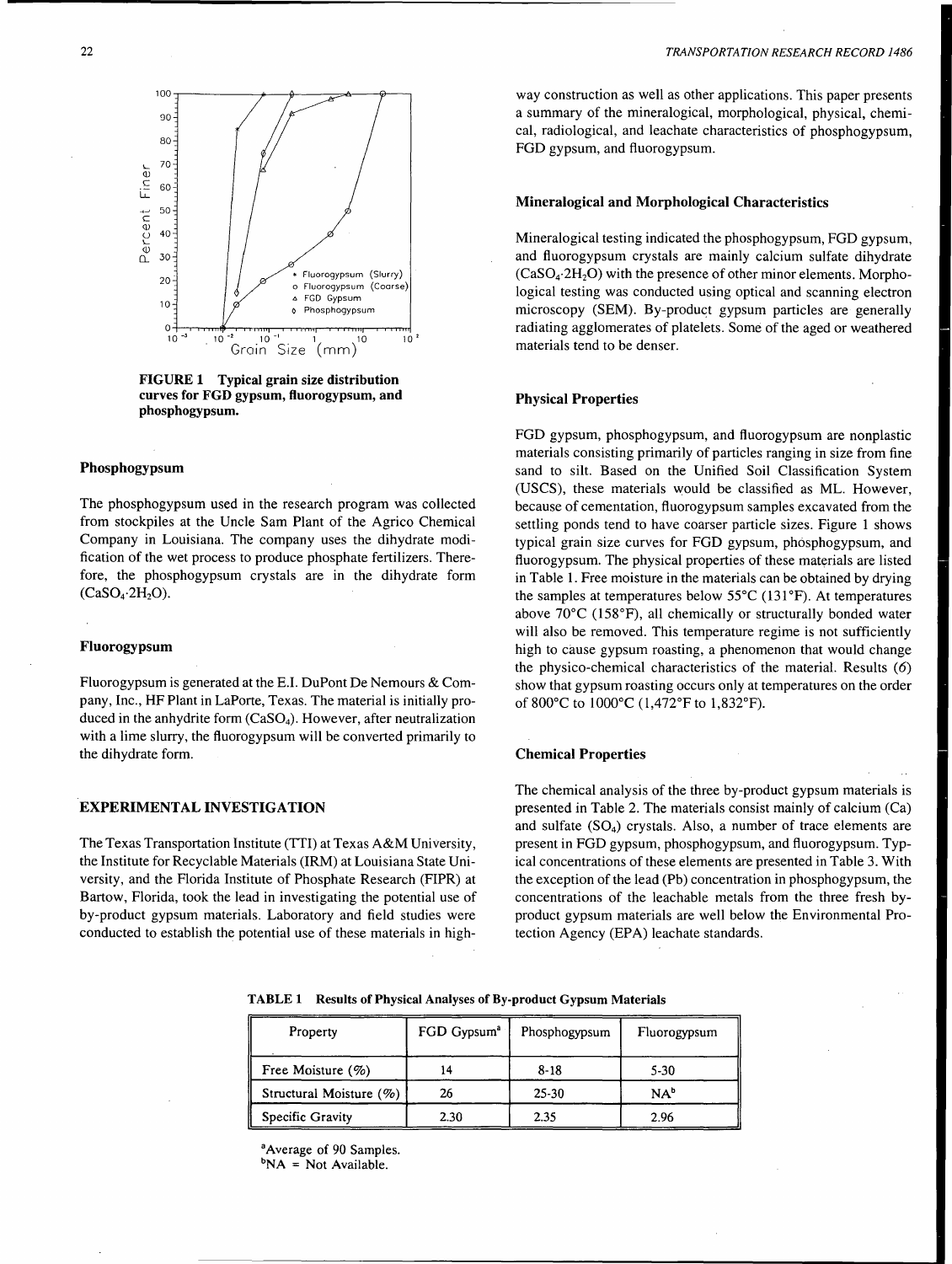| <b>Constituent Content</b>     | FGD Gypsum<br>(%) | Phosphogypsum<br>(%) | Fluorogypsum<br>(%) |
|--------------------------------|-------------------|----------------------|---------------------|
| CaO                            | 24.0              | 29-31                | 29.0                |
| SO <sub>4</sub>                | 54.0              | $50 - 53$            | 42.1                |
| SiO <sub>2</sub>               | 2.7               | $5 - 10$             | 0.5                 |
| CO <sub>3</sub>                | 3.0               | <b>NA</b>            | NA                  |
| F                              | NA <sup>a</sup>   | $0.3 - 1.0$          | <b>NA</b>           |
| $P_2O_5$                       | NA.               | $0.7 - 1.3$          | <b>NA</b>           |
| Fe <sub>2</sub> O <sub>3</sub> | NA.               | $0.1 - 0.2$          | 0.2                 |
| Al <sub>2</sub> O <sub>3</sub> | <b>NA</b>         | $0.1 - 0.3$          | 0.08                |
| pH                             | 7.0               | $2.8 - 5.0$          | 11-12               |



 $^aNA$  = Not Available.

#### Radiological Testing

A radiological evaluation was conducted on 12 samples of FGD gypsum. The average Radium-226 content was about 0.92 pCi/g. This concentration is in the same range values  $(0.3 \text{ to } 5.3 \text{ pCi/g})$  for cement (8). There is no radioactivity associated with fluorogypsum. The average Radium-226 concentration in the Louisiana phosphogypsum is about 29 pCi/g (Scott and Zhang, unpublished data). The source of this radioactivity is the natural phosphate rock that contains approximately 45 microcuries/ton of Radium-226. In the Florida and Louisiana cases, the phosphoric acid is produced using phosphate rock mined in central and southern Florida. In the wet process of manufacturing phosphoric acid, most of the Radium-226 is not dissolved by acidulation with sulfuric acid and thus remains . with the phosphogypsum.

Radon emanation studies are currently underway at the Institute for Recyclable Materials (Zhang, unpublished data). These studies encompass theoretical predictions and experimental measurements of radon emanation from raw and cementstabilized phosphogypsum. For 203.2 mm (8-in.) thick specimens, the results of these studies have indicated emanation rates of 10 pCi/m<sup>2</sup>/sec or lower for various combinations of cement content, relative compaction, compaction water content, degree of saturation, type and content of admixture, and curing time. EPA emission standards for radon emissions from phosphogypsum stacks limit flux to no more than 20  $pC1/m^2/sec$ . (A complete summary of the results of this study will be reported in a future paper.)

#### Leachate Testing

This section presents laboratory as well as field leachate data generated on phosphogypsum and FGD gypsum.

| Element   | FGD<br>Gypsum<br>(mg/l) | Phospho-<br>gypsum<br>(mg/l) | Fluoro-<br>gypsum<br>(mg/l) | <b>USEPA</b><br><b>TCLP</b><br>(mg/l) | <b>USEPA</b><br>Drink.<br>Water<br>(mg/l) |
|-----------|-------------------------|------------------------------|-----------------------------|---------------------------------------|-------------------------------------------|
| As        | < 0.01                  | $1-5$                        | $ND^b$                      | 5.0                                   | 0.05                                      |
| Ba        | ${}< 0.50$              | 50                           | Trace                       | 100                                   | 1.0                                       |
| Cd        | ${}< 0.01$              | $0.3 - 0.4$                  | NA.                         | 1.0                                   | 0.01                                      |
| Сr        | ${}< 0.05$              | $2 - 5$                      | 0.001                       | 5.0                                   | 0.05                                      |
| Pb        | ~< 0.05                 | $2 - 10$                     | 0.04                        | 5.0                                   | 0.005                                     |
| Hg        | ${}< 0.001$             | $0.02 - 0.05$                | 0.13                        | 0.2                                   | 0.002                                     |
| Se        | ${}< 0.01$              | 1                            | NA                          | 1.0                                   | 0.01                                      |
| Ag        | < 0.05                  | $0.1 - 0.2$                  | <b>NA</b>                   | 5.0                                   | 0.05                                      |
| $SOa(\%)$ | 18.84                   | $NA^a$                       | NA                          | NR <sup>c</sup>                       | 0.03                                      |

TABLE 3 Typical Trace Element Concentrations in By-product Gypsum **Materials** 

 ${}^{a}NA$  = Not Available.  $bND = Not$  Detected.

 $^{\circ}NR =$  Not Required.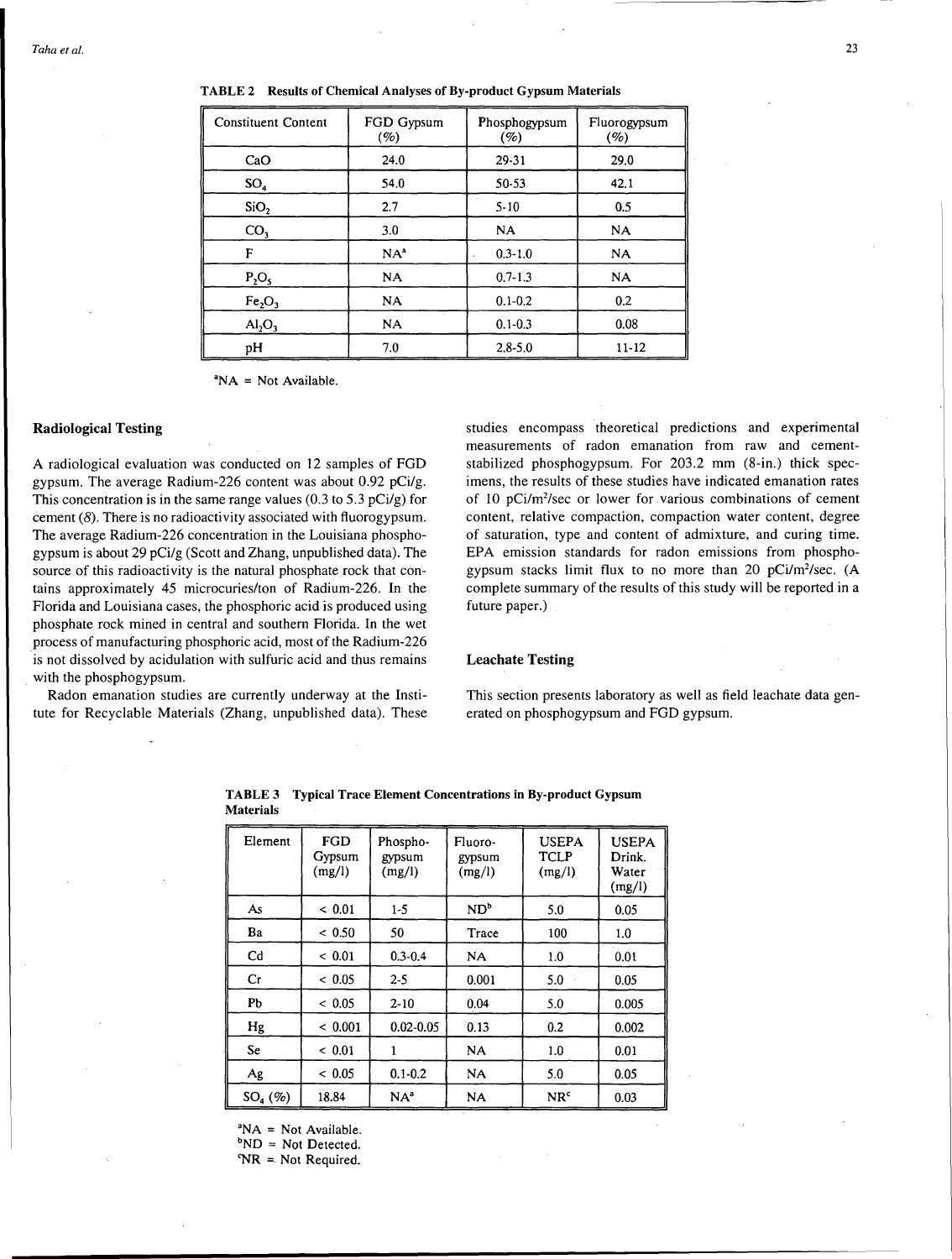| Elem.                     | FGD<br>Gypsum<br>(mg/l) | Dry<br>Bottom<br>Ash<br>(mg/l) | Wet<br>Bottom<br>Ash<br>(mg/l) | Cement<br>(mg/l) | Job<br>Mix<br>(mg/l) | <b>USEPA</b><br>TCLP<br>(mg/l) | <b>EPA</b><br>Drink.<br>Water<br>(mg/l) |
|---------------------------|-------------------------|--------------------------------|--------------------------------|------------------|----------------------|--------------------------------|-----------------------------------------|
| As                        | ${}< 0.01$              | < 0.01                         | < 0.01                         | ${}< 0.01$       | < 0.01               | 5.0                            | 0.05                                    |
| Ba                        | < 0.50                  | ${}< 0.50$                     | < 0.50                         | < 0.50           | ${}< 0.50$           | 100                            | 1.0                                     |
| Cd                        | ${}< 0.01$              | ${}< 0.01$                     | ~<~0.01                        | ${}< 0.01$       | < 0.01               | 1.0                            | 0.01                                    |
| Cr                        | < 0.05                  | ~< 0.05                        | ~<~0.05                        | 0.125            | < 0.05               | 5.0                            | 0.05                                    |
| Pb                        | < 0.05                  | ~<~0.05                        | ~<~0.05                        | < 0.05           | < 0.05               | 5.0                            | 0.005                                   |
| Hg                        | ${}< 0.001$             | < 0.001                        | < 0.001                        | < 0.001          | < .001               | 0.2                            | 0.002                                   |
| Se                        | ${}< 0.01$              | < 0.01                         | ~<~0.01                        | < 0.01           | < 0.01               | 1.0                            | 0.01                                    |
| Ag                        | < 0.05                  | ~< 0.05                        | ~< 0.05                        | < 0.05           | < 0.05               | 5.0                            | 0.05                                    |
| SO <sub>4</sub><br>$(\%)$ | 18.84                   | 0.055                          | 0.095                          | 1.48             | 10.95                | NR <sup>a</sup>                | 0.03                                    |

TABLE 4 Leachate Characteristics of Materials Used on 1992 Roadway Demonstration Project at Texas A&M University Riverside Campus (9)

 $NR$  = Not Required.

#### *Laboratory Leachate Testing*

On the basis of the toxicity characteristic leaching procedure (TCLP) test, IRM conducted a comprehensive study of the leachability of raw and cement-stabilized phosphogypsum (Thimmegowda, unpublished data). This study encompassed four different types of cement, two levels of relative compaction, and two cement contents. The results generally indicated that the leachability of cement-stabilized phosphogypsum was not significantly affected by relative compaction but that both cement content and type did produce a measurable effect. In general, chromium and barium leached in increased amounts compared to raw phosphogypsum. These increased amounts were attributed to the higher natural levels of these metals in the cements. However, in no case did the concentrations of the leached metals exceed EPA leachate standards.

#### *Field Leachate Testing*

In 1991 and 1992, two demonstration roadway projects using FGD gypsum were constructed at the Texas A&M Riverside Campus 24.2 km (15 mi) from the main campus. The 1991 road section was a two-lane, 91.5-m (300-ft) long test section. The pavement cross section consisted of 203.2 mm (8 in.) of FGD gypsum stabilized with 7 percent by dry weight of a high-sulfate-resistant cement. A Type D surface treatment was then placed over the base. The 1992 roadway project was identical to the 1991 test section. However, in this project, wet bottom ash (boiler slag) and dry bottom ash ( cinder ash) were added to the stabilized FGD gypsum mixtures as coarse fractions to improve their compacted density (9). The mixture design for the 1992 section consisted of 50 percent by weight FGD gypsum, 50 percent by weight bottom ash (75 percent of which is wet bottom ash and 25 percent is dry bottom ash), and 7 percent by dry weight high-sulfate-resistant cement.

Laboratory analyses of the five materials used in the 1992 roadway section were conducted for leachable metals and sulfates. Leachates were evaluated by means of equilibrium batch extraction and slurry techniques. The results are shown in Table  $4(10)$ . The materials were extracted at solid:solution ratios of 1:5, 1:20, and 1: 100 for 24- and 72-hr equilibration times. EPA TCLP protocol requires a 1 :20 acidic extraction for 18 hr. Values from leachate tests for the 1992 job mix do not approach the maximum allowable limits for TCLP. Most of the metals were below the instrument detection limits.

To measure subsurface migration of chemical constituents during construction and weathering of the test pavement, six vacuum extraction soil moisture cups were used (see Figure 2). The cups· were installed in the unsaturated zone 3.05 m (10 ft) below the surface. They were positioned in the drainage ditches on each side of



FIGURE 2 Vacuum extraction soil moisture cup (9).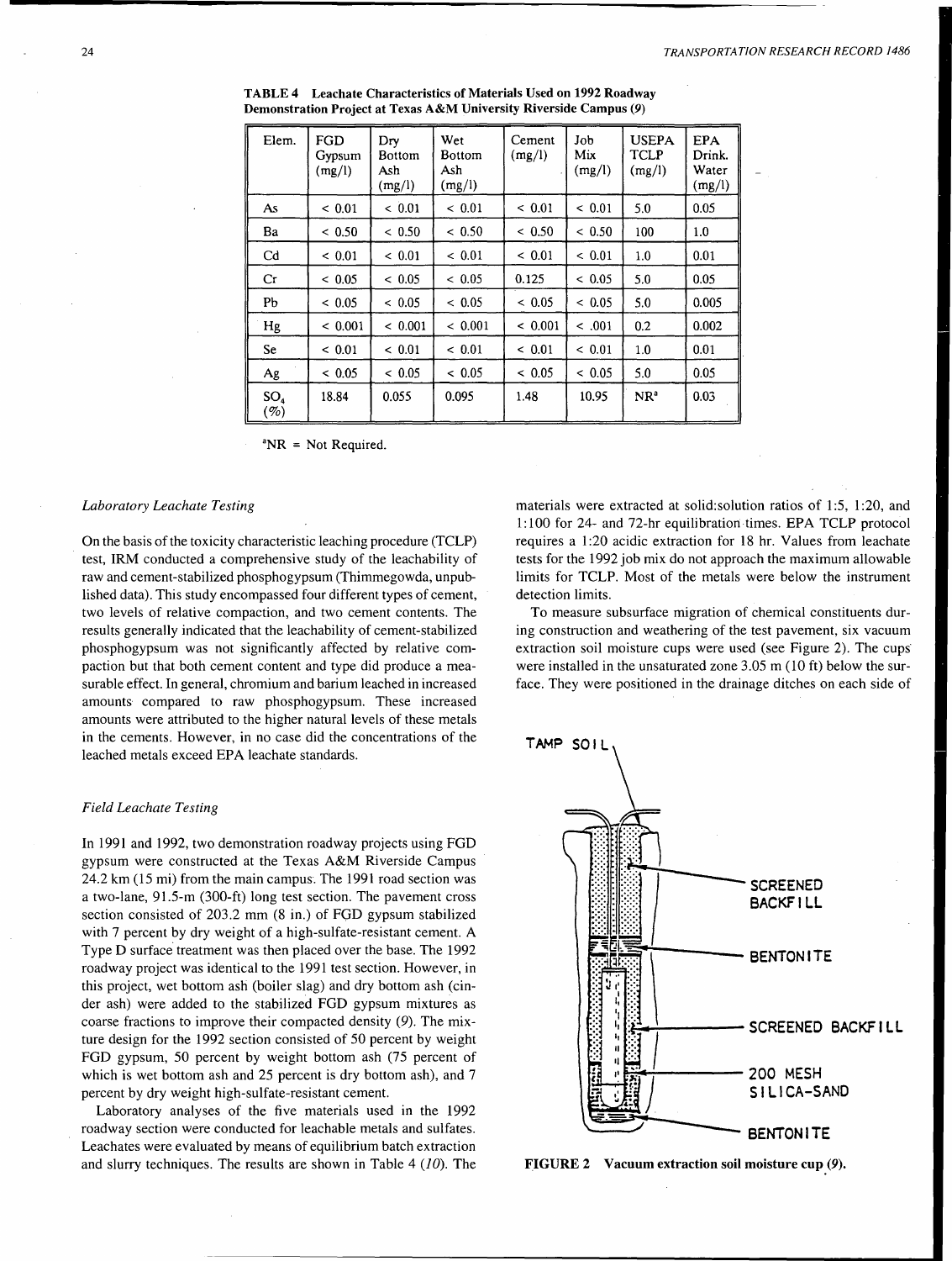

FIGURE 3 Location of soil moisture collection cups (9).

the roadway about 4.6 m (15 ft) from the roadbed with a distance of 45.8 m (150 ft) between collection sites (see Figure 3). Sites A and B are located on the 1992 test section. Site C is located on the existing road 22.9 m (75 ft) from the experimental road to serve as a background sample for reference. A vacuum pressure of negative 60 centibars was applied to each moisture cup  $(10)$ .

Water samples were collected from the surface and the soil moisture cups in November 1992 (0 months), February 1993 (3 months), January 1994 (9 months), and July 1994 (18 months). The test results for surface water and leachate analyses are presented in Tables 5 and 6  $(10)$ .

The surface water collected from the drainage ditches passes EPA drinking water standards for all metals, except lead. However, the lead content is still much lower than the TCLP requirement of less than 5 mg/L. The total dissolved solids (TDS) for site Cl are 2556 mg/L, which is high for the drinking water standards, but over 5000 mg/L is acceptable for agricultural or runoff purposes. Water samples collected from sites Cl and Al indicate that there is very little difference between the two sections. The water contains low metal concentrations and is below allowable EPA drinking water standards. Table 6 indicates that sulfates concentration has increased from 3 mg/L at 3 months to 82 mg/L after 15 months. However, such concentration is still well below EPA drinking water standard of 250 mg/L. On the basis of the results presented, there was no adverse environmental impact created by the FGD gypsum and bottom ash road test section.

# **CONCLUSIONS**

From an environmental perspective, the following conclusions are warranted about the environmental concerns associated with the use of by-product gypsum materials in road base and subbase construction:

• Unmodified or stabilized FGD gypsum poses a negligible environmental impact, except for areas that could affect drinking water. The main area of concern is sulfate concentration. This conclusion is also true for the use of raw or stabilized fluorogypsum in road base applications.

• The main issue of the use of phosphogypsum is the uncertainty about the possible health effects related to radon emanation from

| Element          | 11/92<br>(mg/l) | 2/93<br>(mg/l) | 1/94<br>(mg/l) | 7/94<br>(mg/l) | <b>USEPA</b><br><b>TCLP</b><br>(mg/l) | <b>USEPA</b><br>Drink.<br>Water<br>(mg/l) |
|------------------|-----------------|----------------|----------------|----------------|---------------------------------------|-------------------------------------------|
| As               | ${}< 0.01$      | < 0.01         | < 0.01         | < 0.01         | 5.0                                   | 0.05                                      |
| Ba               | ${}< 0.50$      | ${}< 0.50$     | < 0.50         | ${}< 0.50$     | 100.0                                 | 1.0                                       |
| Cd               | < 0.01          | ${}< 0.01$     | ${}< 0.01$     | < 0.01         | 1.0                                   | 0.01                                      |
| Cr               | < 0.05          | ${}< 0.05$     | ${}< 0.05$     | ~<~0.05        | 5.0                                   | 0.05                                      |
| Pb               | 0.38            | ${}< 0.05$     | 0.03           | < 0.41         | 5.0                                   | 0.005                                     |
| Hg               | ${}< 0.001$     | ${}< 0.001$    | ${}< 0.001$    | < 0.001        | 0.2                                   | 0.002                                     |
| Se               | ${}< 0.01$      | ${}< 0.01$     | < 0.01         | ${}< 0.01$     | 1.0                                   | 0.01                                      |
| Ag               | $NA^b$          | < 0.05         | NA             | <b>NA</b>      | 5.0                                   | 0.05                                      |
| Al               | <b>NA</b>       | < 0.05         | < 0.08         | ~< 0.05        | NR <sup>c</sup>                       | 0.20                                      |
| Cu               | NA              | ${}< 0.05$     | ~<~0.05        | ${}< 0.05$     | NR.                                   | NR                                        |
| Fe               | <b>NA</b>       | 0.18           | ${}< 0.001$    | ${}< 0.001$    | <b>NR</b>                             | 0.30                                      |
| Mn               | <b>NA</b>       | 0.04           | < 0.0002       | < 0.0012       | <b>NR</b>                             | 0.05                                      |
| Zn               | NA              | 1.92           | 1.90           | 1.87           | NR.                                   | 5.0                                       |
| SO <sub>4</sub>  | 0.9             | 1.20           | 0.80           | 0.7            | <b>NR</b>                             | 250                                       |
| TDS <sup>a</sup> | 45.5            | 54.60          | 209            | 48.0           | <b>NR</b>                             | 500                                       |

TABLE 5 Surface Water Analysis of FGD Gypsum and Bottom Ash (1992 Test Section)

<sup>a</sup>TDS = Total Dissolved Solids.

 $bNA = Not Available.$ 

 $^{\circ}NR = Not Required$ .